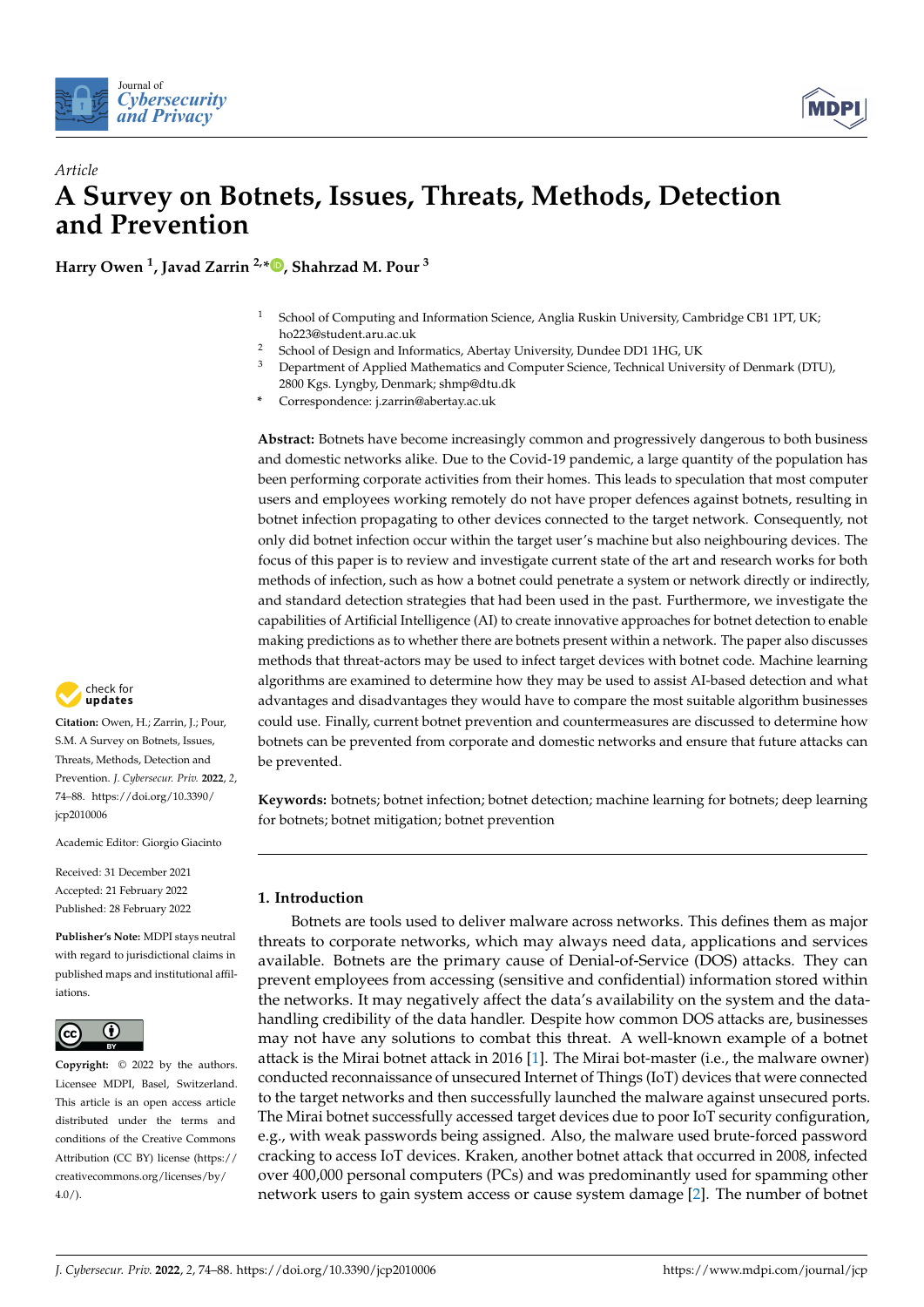attacks is rapidly increasing with many new variants based on more advanced techniques which can't be easily defended using traditional and old defence strategies. Thus, mitigating botnets and providing businesses with the best solution to respond to the large number of various threats that may exploit them is becoming more challenging. AI is known to assist with the improvement of network security due to its decision-making capabilities. However, also, AI can be used by attackers to launch more sophisticated botnet attacks. This highlights the importance of AI to be considered as key enabler to design and develop more efficient botnet detection and prevention tools and strategies compared to the old methods. For example, AI-based methods are particularly necessary for IoT networks. Their in-built security may not be updated and able to counter botnet threats, since threat actors can create botnet code variations to bypass certain firewalls, allowing them unauthorised access to hosts. It is therefore important to consider what methods can be used to prevent and mitigate botnet attacks. This paper provides a review on current and past methods for botnet infections, followed by discussing traditional and modern AI-based methods and strategies for botnet detection and prevention.

The remainder of this paper is organized as follows: Section [2](#page-1-0) discusses what a botnet is, along with what its capabilities are when it has successfully infected a target host. Section [3](#page-2-0) explains the various methodologies bot-masters may use to infect hosts, either through code variation or vulnerability exploitation. Section [4](#page-3-0) details how botnets can be detected by the system along with how AI and Machine Learning algorithms may contribute to botnet detection. Section [5](#page-9-0) discusses prevention and countermeasures that businesses and individuals can use to avoid botnet-related threats. Section [6](#page-10-0) discusses and evaluates the efficiency of some well-known Machine Learning algorithms for botnet detection. Finally, Section [7](#page-11-0) provides an overall conclusion.

### <span id="page-1-0"></span>**2. Definition of Botnets**

Chen et al. [\[3\]](#page-12-2) defines botnets as one of the main methods of transporting malware throughout networks. This methodology is responsible for a multitude of cyber-attacks such as Distributed Denial of Service (DDoS) attacks. Botnet DDoS attacks are performed by infecting a target network device. The infected device would then become known as a "zombie" a device under a threat actor's control. By using the zombie, bot-masters can then spread the botnet throughout the network and reach other connected devices. For DDoS attacks, the botnet can cause the network's bandwidth to be used up more than what is intended and will disrupt all services that each host would contain [\[4\]](#page-12-3). Since network services may be in failure, this may compromise data availability. Silva et al. [\[5\]](#page-12-4) defines a botnet as a series of malware-infected devices that then create a network of said devices to propagate the target network further. The spread can be used to prevent services and disrupt the data availability. Therefore, denying permitted users to access specific information when it is needed. Botnets are utilized in a variety of cyber-crimes, be it enabled (where technology is used to commit them but are not relied on) or dependent (where technology is required to do so, such as DDoS or stealing sensitive information of their choice). Silva et al. [\[5\]](#page-12-4) further mentions that the hacker instigating a botnet attack would be referred to as the bot-master, who is also responsible for controlling the bot network. Chen et al. [\[3\]](#page-12-2) and Silva et al. [\[5\]](#page-12-4) provided similar definitions into what a botnet is, along with discussing the rise in such attacks. Ref. [\[3\]](#page-12-2) emphasizes that hackers would normally target Peer-to-Peer networks, a type of network that has computers with similar roles connected to the network with their data shared via wired networks lacking servers. Such infrastructure can be useful for Local Area Networks (LANs) [\[6\]](#page-12-5)), as there would be more connectivity between network devices so the malware can go from one infected device to another device at a faster rate.

Businesses are common targets for botnets to commit information theft [\[7\]](#page-12-6) enabling bot-masters to perform further criminal activities [\[3](#page-12-2)[,5\]](#page-12-4). In the past, zombies (i.e., infected victim computers) were originally used for Internet Relay Chats (IRCs), allowing assistance with messaging throughout the internet [\[7\]](#page-12-6). An IRC channel enables users to join and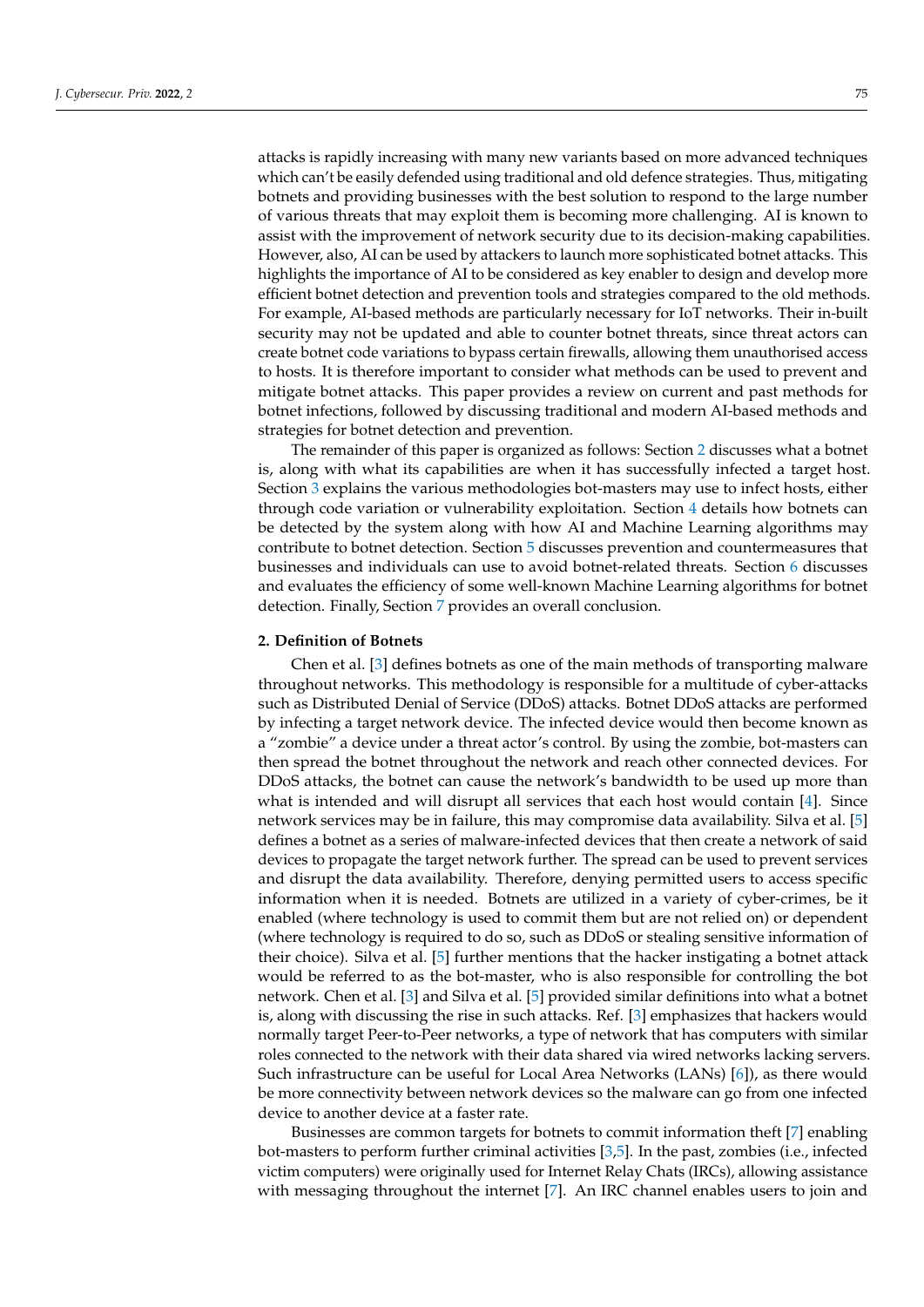communicate with other users who exist on that channel, behaving very similar to social media chat rooms. If the channel had many users, then bots would be created to monitor the channel. However, in such a case, the bot was not an infected machine as known today; rather, it was an automated program for IRC channel administration. Over time, botnets were used to attack IRC servers by sending a large number of network packets resulting in DDoS attacks as the traffic was too much for the target IRC server to manage.

#### <span id="page-2-0"></span>**3. Infection Methods**

One of the main causes of botnet malware infection is open ports. Although open ports have a vital role in network device communication, allowing packets to be transmitted freely [\[8\]](#page-12-7). Nevertheless, open ports may result in bot-masters transmitting botnet packets throughout the network. This can also apply to black hat hackers using the open ports to gain access to the network and use the software that would coincide with the open port to carry out privilege escalation. Once the threat actor has gained access through the port, the botnet can then be launched from the device by using the open ports as a route for the infected packets to reach other devices. HTTP ports allow a packet to be transferred throughout the internet. If unnecessarily opened, HTTP ports are in the hands of a bot-master, they could transfer the botnet codes at a faster rate [\[9\]](#page-12-8). Botnets can use flags to allow for flooding HTTP packets [\[10\]](#page-12-9). Flooding is where the network router would send an outgoing multi-cast to other connected devices. This can be an advantage to bot-masters as the flooding process would allow more devices to be reached more quickly [\[11\]](#page-12-10). HTTP is a more commonly used protocol bot-masters would favour in terms of propagation. Furthermore, flooding is a technique widely used within LANs that are scaled greater than others, which would coincide with companies that would contain more hardware making HTTP flooding approaches more ideal for bot-masters to use.

Botnets have been recorded as capable of infecting Secure Shell (SSH) based sessions to propagate [\[10\]](#page-12-9). Despite the utilization of encryption to ensure security, SSH sessions can still be penetrated as the bot-master may create alterations within the botnet code to build a new variant. Within the variation, the botnet can conduct brute force attacks to access the SSH sessions as exploiting cases where weak passwords have been used [\[12](#page-12-11)[–14\]](#page-12-12). Botnets can use dictionary-based attacks to be able to gain access to the sessions and allow for the infection to be performed [\[15\]](#page-12-13). Feily et al. [\[16\]](#page-12-14) elaborates that botnets are like Trojan-based malware as both botnets and Trojans may penetrate networks via phishing. This is also spread out by Cooke et al. [\[7\]](#page-12-6), as the paper mentions that many bot-masters find methods of code obfuscation to avoid being detected by anti-virus and anti-malware software.

Hong [\[17\]](#page-12-15) defines phishing attacks as a cyber-attack that coincides with the concept of social engineering. Phishing is where attackers send emails to a target and deceive them into responding to gain data or run malware. Phishing occurs in three stages, picking a target, the target responding to the email, and the phishing email acting. Phishing emails commonly present an urgent threat to users, informing them that they only have a certain period to open the link, causing the user to panic and respond, thus executing the malware. Bot-masters are responsible for sending phishing emails that have been weaponized to trigger the botnets [\[7](#page-12-6)[,15,](#page-12-13)[17\]](#page-12-15). The phishing emails persuade users to open the infected attachments. Jeong et al. [\[15\]](#page-12-13) discusses hyperlinked attachments, where users would unknowingly click on a hyperlink, causing the botnet malware to be downloaded by the unsuspecting user. Jeong et al. [\[15\]](#page-12-13) also state that the hyperlinks may take victim users to phishing websites, which trick users into downloading the botnet malware unwittingly. Khonji et al. [\[18\]](#page-12-16) further justifies [\[15\]](#page-12-13) and states that download links within emails may be classified as a "Man in the Browser (MITB)" cyber-attacks, which, according to [\[19\]](#page-12-17), are like Man-In-The-Middle attacks. However, in MITB attacks, the attack exists within the Hypertext Transfer Protocol (HTTP) or the Hypertext Transfer Protocol Secure (HTTPS). The threat actor intercepts the session and causes code to be injected. In the case of botnets, the MITB attack could contain botnet code, and when the session between the user and the infected website occurs, the MITB attack will trigger the dormant code. Abbas et al. [\[9\]](#page-12-8)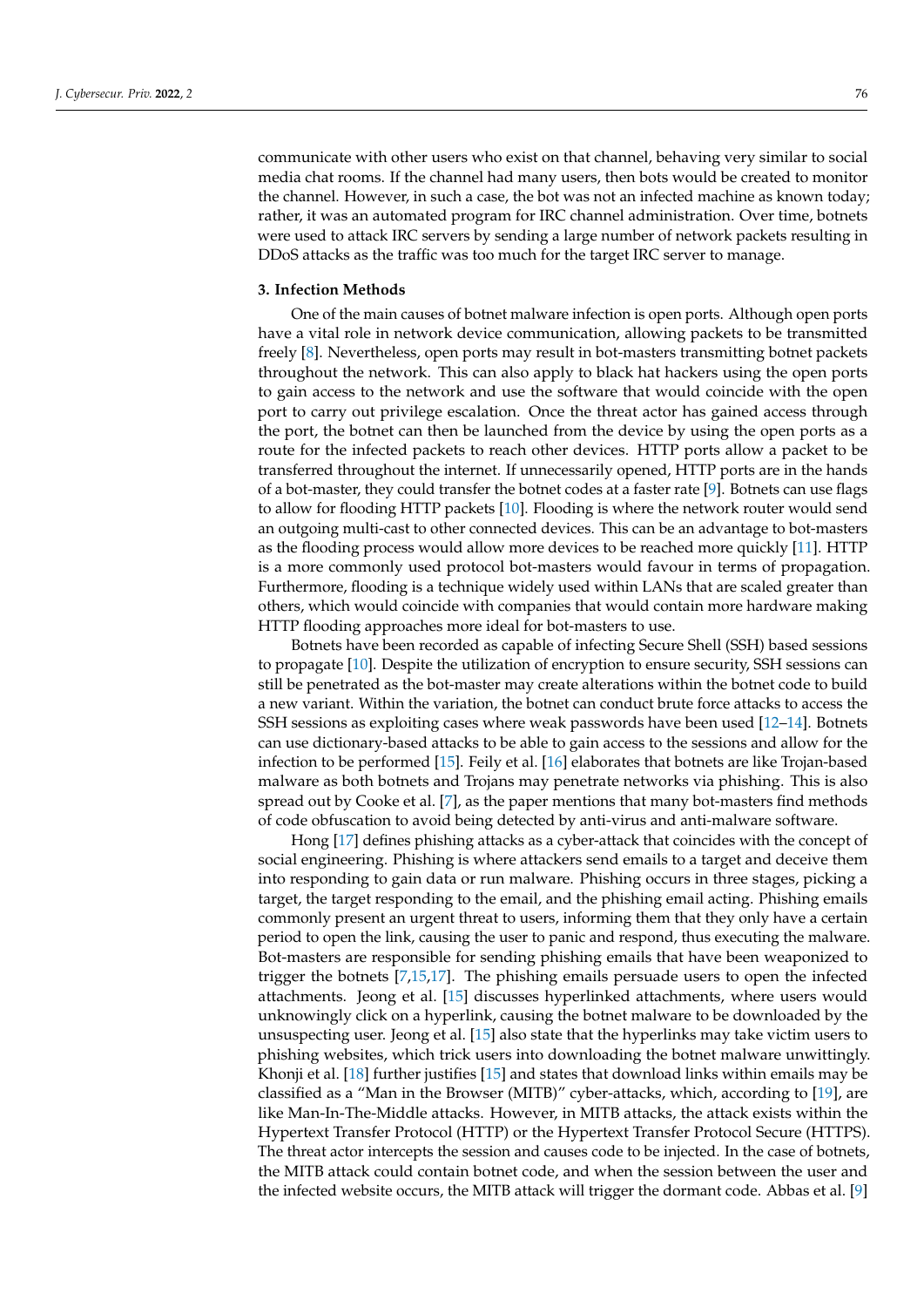mentions the reason hosts MITB vulnerability exists is because the HTTP/HTTPS may not be updated to be more secure against MITB attacks. This allows internet-based MITBexploiting botnets to be more likely to infect victim web pages.

Jeong et al. [\[15\]](#page-12-13) discusses a botnet infection method that is based on dictionary attacks. Dictionary attacks are a method of password cracking where all words existing within a dictionary are used to brute force a password [\[20\]](#page-12-18). From Nam et al. [\[21\]](#page-12-19), dictionary attacks may be divided into either online or offline attacks. Online attacks are where each word insertion is checked by using a server that is connected to a computer. This has the drawback of being easy to detect for the attacker, since they are connected to the server, allowing their activities to be detected by detection mechanisms. Therefore, online attacks are not preferable for bot-masters to use [\[21\]](#page-12-19). Alternatively, dictionary attacks can take place offline. In this case, threat actors have obtained, and attempt to crack, password hashes from the targeted network (e.g., through sniffing the network during a reconnaissance phase) [\[22\]](#page-12-20). Other methods of password hash collection discussed by Miller [\[23\]](#page-12-21) are that memory dumps may be observed (e.g., to find a Sequence Alignment Map (SAM) file). SAM files are relevant to attackers since password hashes are recorded into them, although this only applies to Windows machines. Once password hashes have been obtained, botmasters can decipher them without using web servers [\[23\]](#page-12-21). Offline dictionary attacks are preferable since the threat actor would not be attempting to gain network access directly, which means that the network would not have access attempts registered within its security log, allowing for the bot-master potentially remain undetected [\[23\]](#page-12-21).

Variants of dictionary attacks can also be used by threat actors to evade detection and breach systems [\[12,](#page-12-11)[24\]](#page-12-22). The first dictionary attack type is slow motion-based. This is where a threat actor would conduct the attack, but the target sessions are constantly alternating, escaping detection once the attack is conducted. The other method for dictionary attacks is distributed, where the attack is launched through broadcasting its messages throughout the target network, behaving similarly to botnet attacks but can also coincide with dictionary attacks as both broadcasts through the target network then the attack can be performed on multiple machines to access at least one host. The botmaster can use the accessed host to conduct the botnet attack. Thereby allowing the botmaster to implant botnet code into the host and infect it [\[24\]](#page-12-22).

## <span id="page-3-0"></span>**4. Detection Methods**

Karim et al. [\[25\]](#page-12-23) discusses types of detection mechanisms that may be implemented within networks to alert administrators regarding incoming attacks. The examples addressed are Anomaly-based and Botnet based detection mechanisms and detection using Fuzzy Logic. In addition, phishing detection is covered due to phishing-related attacks being one of the main contributions to how botnets can infect networks.

#### *4.1. Detection Types*

Anomaly-based detection observes network traffic and identifies abnormal activity within communications [\[25\]](#page-12-23). In the case of botnets, malware code within packets is detectable. This is justified by Ahmed et al. [\[26\]](#page-12-24) as the analysis technique would focus on the data patterns that exist within the network. When using anomaly detection, the main focus that [\[26\]](#page-12-24) reveals is: a point anomaly which is a specific area of the data pattern that does not conform to the behaviour standard of the area it exists in would be called a point anomaly; in the case of Botnets it is important to observe the traffic and determine if any packet would have different behaviour. Contextual anomalies are a case where the data would have behaviour outside of its context by making comparisons to other data sets [\[27\]](#page-12-25). The last type of anomaly that Ahmed et al. [\[26\]](#page-12-24) elaborates are collective anomalies; this is where a group of data contains similarities to each other would be analysed for anomalies which can be useful for data analysts to conduct a feature extraction and predict if there are any inconsistencies within the set. Chen et al. [\[28\]](#page-12-26) discusses the signature-based detection, which is a method used to assist the detection of anomalies. However, Chen et al. [\[28\]](#page-12-26)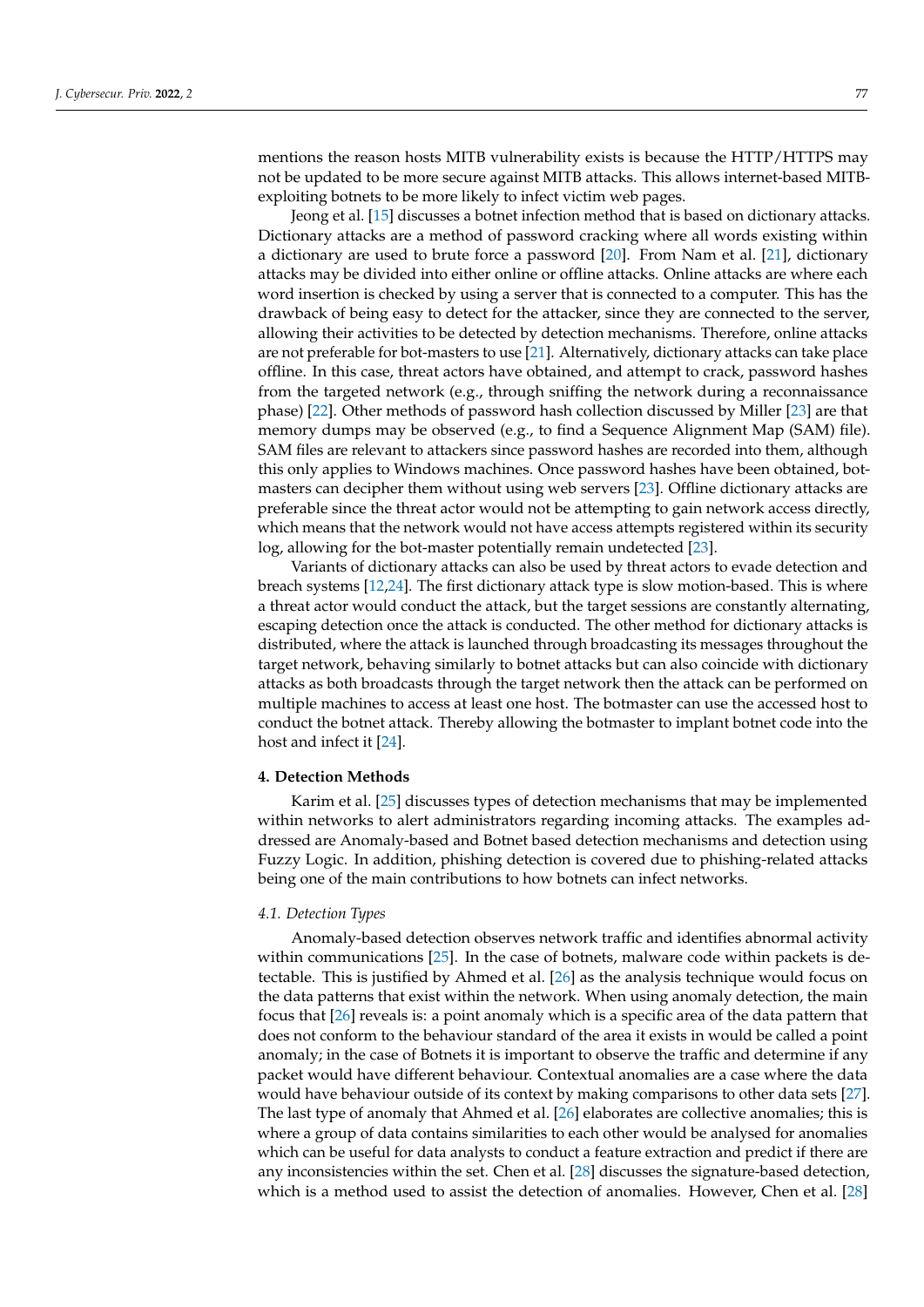states that botnet detection using signature analysis has drawbacks. The first is that if implemented on a large corporate network, the sheer network scale causes the detection system to not be as effective. The second is that the rules applied to the detection will not work because the botnet would cause changes to the network's communication. A recent detection method addressed by Chen et al. [\[28\]](#page-12-26) is host-based detection. This is where hosts on a network, along with their contents (e.g., files and running processes) are kept under surveillance for abnormalities (e.g., botnet activity). However, a problem with this method is that novel botnet code adaptations may be applied by the bot-master thus rendering host-based detection useless since it is reliant on known signatures (and therefore bypassed by unknown novel code).

There are also botnet detection tools like the SLINGbot [\[29\]](#page-12-27). Rahim and Bin Muhaya [\[29\]](#page-12-27) describes SLINGbot as a python-coded tool capable of detecting botnets. The detection is done by using a Botnet Scenario Driver (BSD), to control the botnet, and a Composable Botnet Framework (CBF) to ensure that the botnet and information on the routing are connected. This tool can use the data gathered and make predictions on future attacks so that companies would be more prepared for those attacks. Furthermore, Python is regarded as a secure programming language, due to a lack of vulnerabilities that black-hat hackers could use to exploit. This would provide more assurance that the SLINGbot would be less prone to being infected or damaged. García et al. [\[30\]](#page-12-28) mentions a type of anomaly detection called CAMNEP detection, which is used to analyse the activity of a network to locate anomalies. CAMNEP uses a three-layer methodology to ensure that the data gathered from the detection is reliable. The first layer is the anomaly detection layer which further relates to [\[26\]](#page-12-24) as well as [\[3\]](#page-12-2) since both sources discuss the use of anomaly detection, by analysing the network traffic using analysis algorithms. One such algorithm that could be used is the Hierarchical Temporal Memory (HTM) algorithm, which is defined by Lavin and Ahmad [\[31\]](#page-13-0). It is used to survey activity in actual time; this is useful in anomaly detection as the flowing network traffic occurs in real-time. The second layer is where a concept referred to as trust models are used, where the anomalies would then be clustered based on their behaviour. The third layer of the CAMNEP solution is where aggregation takes place, this is to generate a conclusion based on the average of each clustered data point and conduct the best solution for the anomalies based on said aggregations [\[30\]](#page-12-28).

#### *4.2. Machine Learning Based Detection*

Considering the Internet of Things (IoT), Alhajri et al. [\[32\]](#page-13-1) addresses that machinebased learning can also be factorial in the detection of botnets on an anomaly type basis. The Auto-Encoders is used as an algorithm to assist with the botnet detection. The detection as defined by Jordan [\[33\]](#page-13-2) is a type of machine learning where a neural network is implemented with a bottleneck to divide the layers in the network. The detection is divided into two areas: one part would exist in the IoT's cloud to survey the data traffic from there and the other is applied to the sensors in the network, which can then be monitored for anomalies.

Another anomaly-based detection implemented an Intrusion Detection System (IDS) as mentioned by both [\[34,](#page-13-3)[35\]](#page-13-4). An IDS is used to survey any unauthorised accesses within the network by implementing a signature-based detection approach. If there is any unauthorised access present, the IDS would activate and run the specific protocols to prevent system casualty. Although the issue that [\[34,](#page-13-3)[36\]](#page-13-5) encountered is that IDS will only be functional to known botnets meaning that it would need to be trained to recognise the different anomalies depending on the situation. Lawal et al. [\[37\]](#page-13-6) further justifies the use of IDS as it can function in two areas, host-level where the hosts are surveyed, and the network-level to identify anomalies on the entire network. The system can make comparisons to behaviour to what is already registered within its database, but it can only succeed on known attacks [\[34,](#page-13-3)[36\]](#page-13-5). Anomaly-based is used to detect anomalies behaving similarly to work proposed by Karim et al. [\[25\]](#page-12-23). Ashraf et al. [\[34\]](#page-13-3) proposed a botnet detection that uses a function where it would conduct a feature extraction from the network traffic data. Feature extraction is where Machine Learning (ML) can use data and filter out certain features to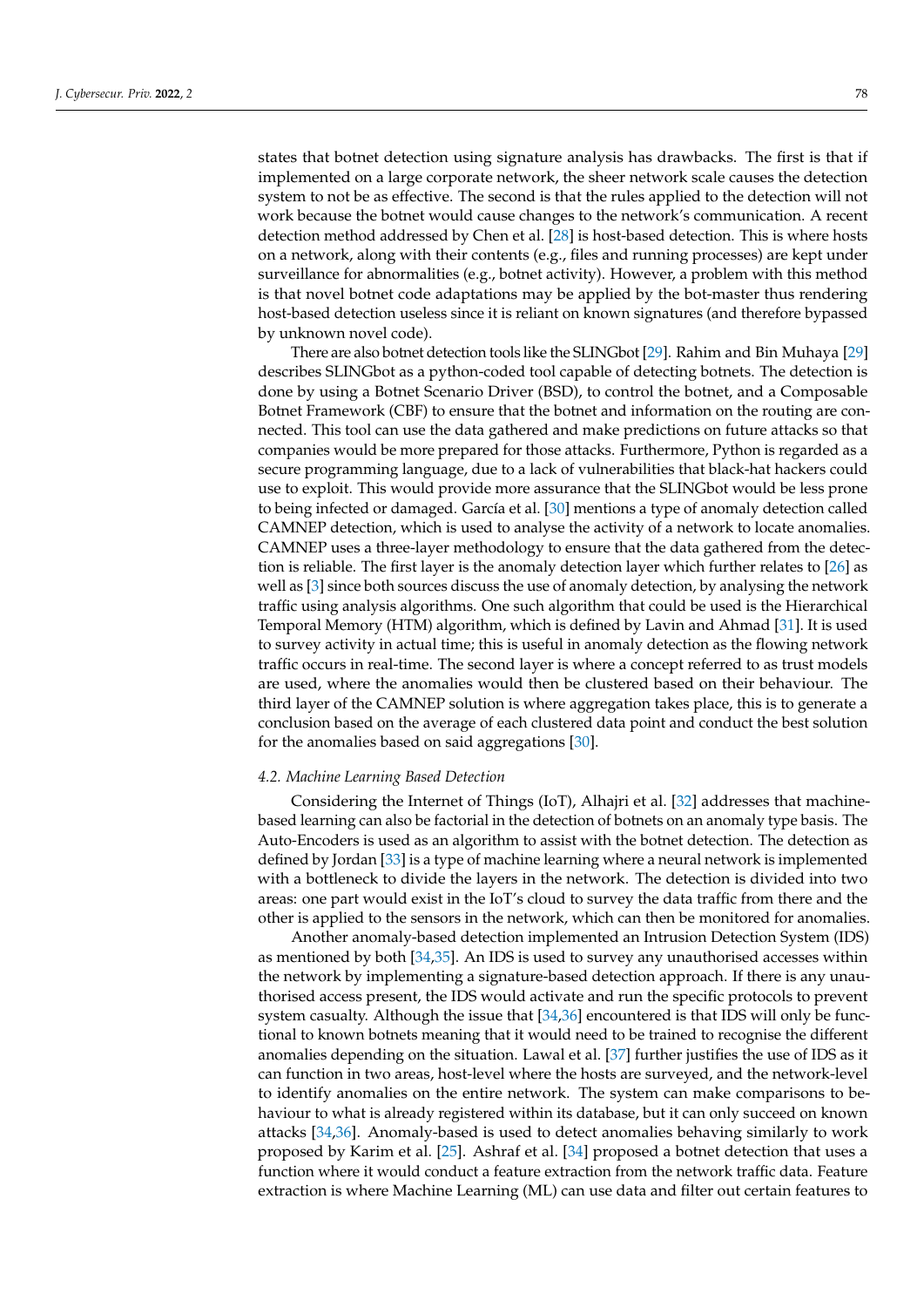ensure that there is a better prediction accuracy [\[38\]](#page-13-7). Feature engineering can be done on the network traffic data in order to specify highly relevant data that can be used to train machine learning models enabling botnet traffic detection. Tobiyama et al. [\[39\]](#page-13-8) proposed a method based on Deep Neural Network (DNN) and Recurrent Neural Network (RNN) that conducts pattern recognition on the network traffic data and then use the identified patterns to generate predictions [\[40\]](#page-13-9). In terms of the feature extraction that is proposed by Tobiyama et al. [\[39\]](#page-13-8), it uses the network traffic to observe its behaviour, which would then use RNN to find any recurring patterns within the traffic behaviour. The behaviour that is found would then be used as extracted features. If there is an anomaly it would classify the data and then cause an alert to the administrators.

Figure [1](#page-5-0) shows interactions between IDS and IPS for intrusion detection through analysing network traffic. If the IDS can detect any traces of botnet packets within the traffic capture, then the IPS will be notified and will conduct the appropriate measures to counteract the threat. If not, then nothing will happen, and the processes will be repeated until an intrusion would be detected.

<span id="page-5-0"></span>

**Figure 1.** Interactions between IDS and IPS.

Figure [2](#page-5-1) represents an example of how a Neural Network can be used to assist with detecting botnets. This would coincide with [\[34](#page-13-3)[,39\]](#page-13-8) proposals on the use of neural networks to detect botnet traffic. The neural network uses traffic data for training. By using synapses, the data would enter the hidden layer where deep learning would extract specific features and use the pattern recognition from the RNN to identify any similarities from the decomposed data. Further deep learning would then be conducted to identify if any anomalies are resulting in the output layer predicting if there is either an anomaly present or not.

<span id="page-5-1"></span>

**Figure 2.** Neural Networks for botnet detection.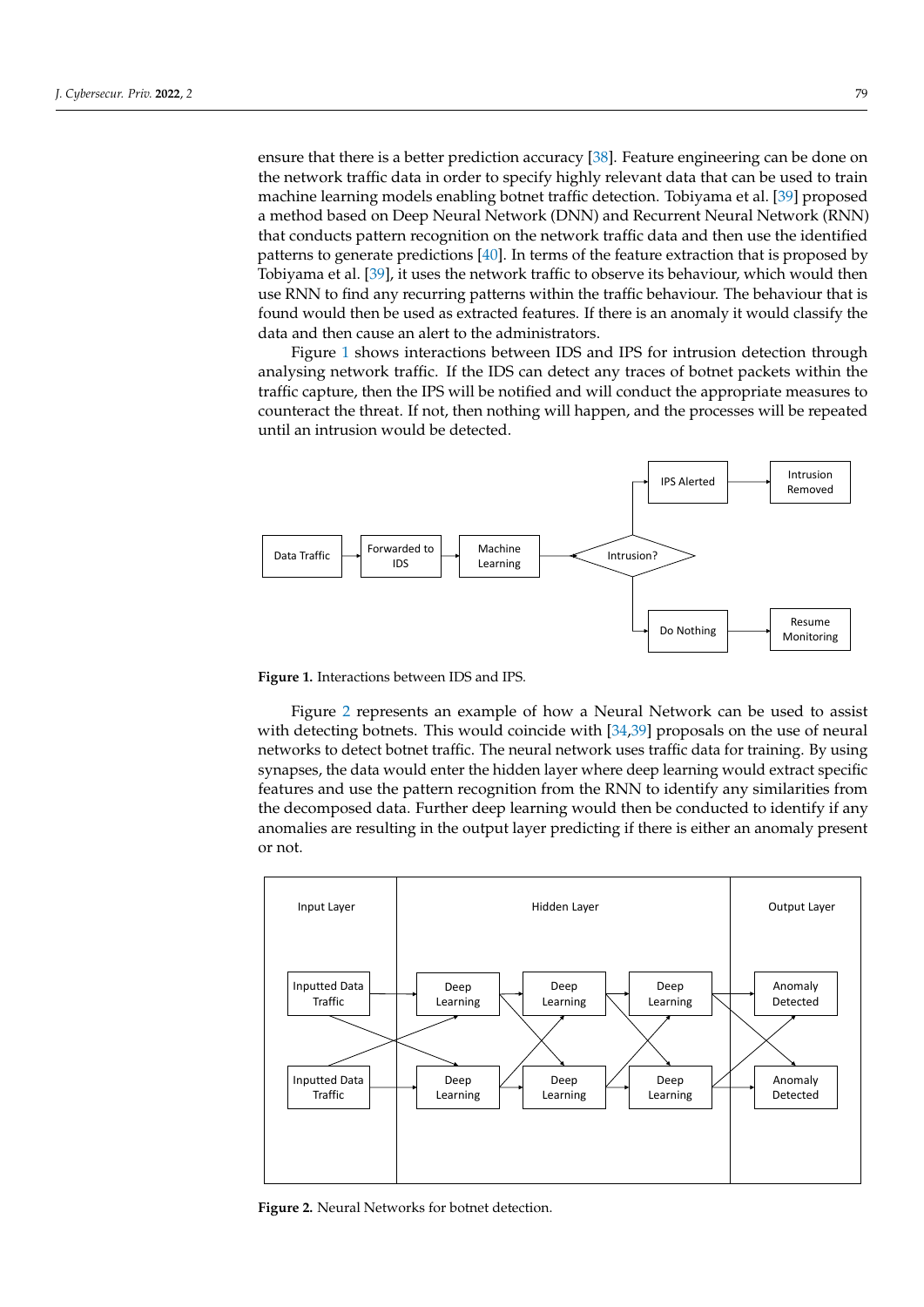Botnet detection can also coincide with decision tree classification. Firdausi et al. [\[41\]](#page-13-10) proposed a method that conducts a prediction on input data that involves network traffic and would then uses feature selection to create decision trees on whether there is a botnet or malware present. Feature extraction through the hidden layers can contribute to the performance, and the overall outcomes of the prediction [\[39\]](#page-13-8). Performing feature extraction can ensure that the data sets would be reduced in size to only the relevant data features. This will make the accuracy much higher as there would be the possibility of missing values existing in the frame analysis for some part of the traffic data [\[41\]](#page-13-10).

Clustering is another type of ML algorithms that can detect anomalies. This is where points of data that originate from a data set would be positioned into a table depending on the features of specific points that are assigned to it. Other points of data would be positioned in different areas of the graph. If the following points are like others, then they would be closer to the corresponding points and would form a cluster [\[42\]](#page-13-11). In the case of botnet detection, clustering can be useful as it would be simple to develop, which would allow analysts to behave more time dedicated to observing the results shown over programming [\[43\]](#page-13-12). Despite both the simplicity and accessibility that clustering can provide, Seither [\[43\]](#page-13-12) mentions that there are drawbacks to clustering data. Such as K-means based clustering would only be able to organize data that is numerically valued. When predicting botnets, analysts would consider features such as the flags that appear within the data packets or both the source and destination IP addresses which would be classified as string data types. If K-means clustering is performed, then the string features within the data set will need to be converted into numerical values. Label encoders can be used to convert the strings into float data. However, it can be inconvenient as the numerical conversion could result in the data being difficult for the analysts to understand. Thereby K-means based clustering would not be preferred by analysts since the predictions would consider the string variables rather than just using integers or floating data.

Support Vector Machines (SVMs) are another consideration that could be used to predict the presence of botnets. An SVM is an algorithm that would incorporate supervised data; which in this case would be the typical network traffic behaviour for the company [\[44\]](#page-13-13). Zhang et al. [\[44\]](#page-13-13) further discusses that the SVM would use a hyper-plane to divide data points that exist within the graphs to classify each point to determine if there are any anomalies. Some advantages that SVM's can provide for botnet classification include if the Botnet data set, cannot be separated through a single-dimensional means, then a process referred to as the kernel trick is implemented to increase the number of dimensions to ensure that a more accurate classification can be made. This is relevant to botnet prediction as the data frames containing the typical traffic information would contain more extracted features. This means that the prediction dimension might not be performed using the features required to make the prediction The kernel trick is carried out by  $K(x,y) = \langle f(x), f(y) \rangle$  [\[45\]](#page-13-14). Afonja [45] defines the formula as "K" being represented as the Kernel while the " $x$ " and "y" values would be treated as the number of dimension inputs (how many dimensions would be used). "f" is the number of dimensions that would exist within the kernel. Finally, the "<x,y>" section of the formula is the dot product of the algorithm [\[45\]](#page-13-14). Another advantage that Statinfer [\[46\]](#page-13-15) elaborates is that SVM's are also suitable for unsupervised classification. In the case of predicting Botnet presence, the outcomes as to whether a data point is a botnet would not be known to the analyst. Thereby conducting a feature extraction would allow the SVM to use every detail within the data set and then conduct an automatic division for each point.

Although there are disadvantages that Statinfer [\[46\]](#page-13-15) addresses such as training the SVM may be more time-consuming as botnet data sets would have a large scale since network traffic would have a large data packet quantity. It can also be difficult to select the most suitable kernel for classifying the traffic data, as there are multiple kernel types.

Logistic regression is an algorithm that can be used to classify if the data is malware (1) or not (0). Kumar et al. [\[47\]](#page-13-16) used a training set that allows for the data to be organized into a confusion matrix (See Table [1\)](#page-7-0). The True Positive (TP) in this case would be that the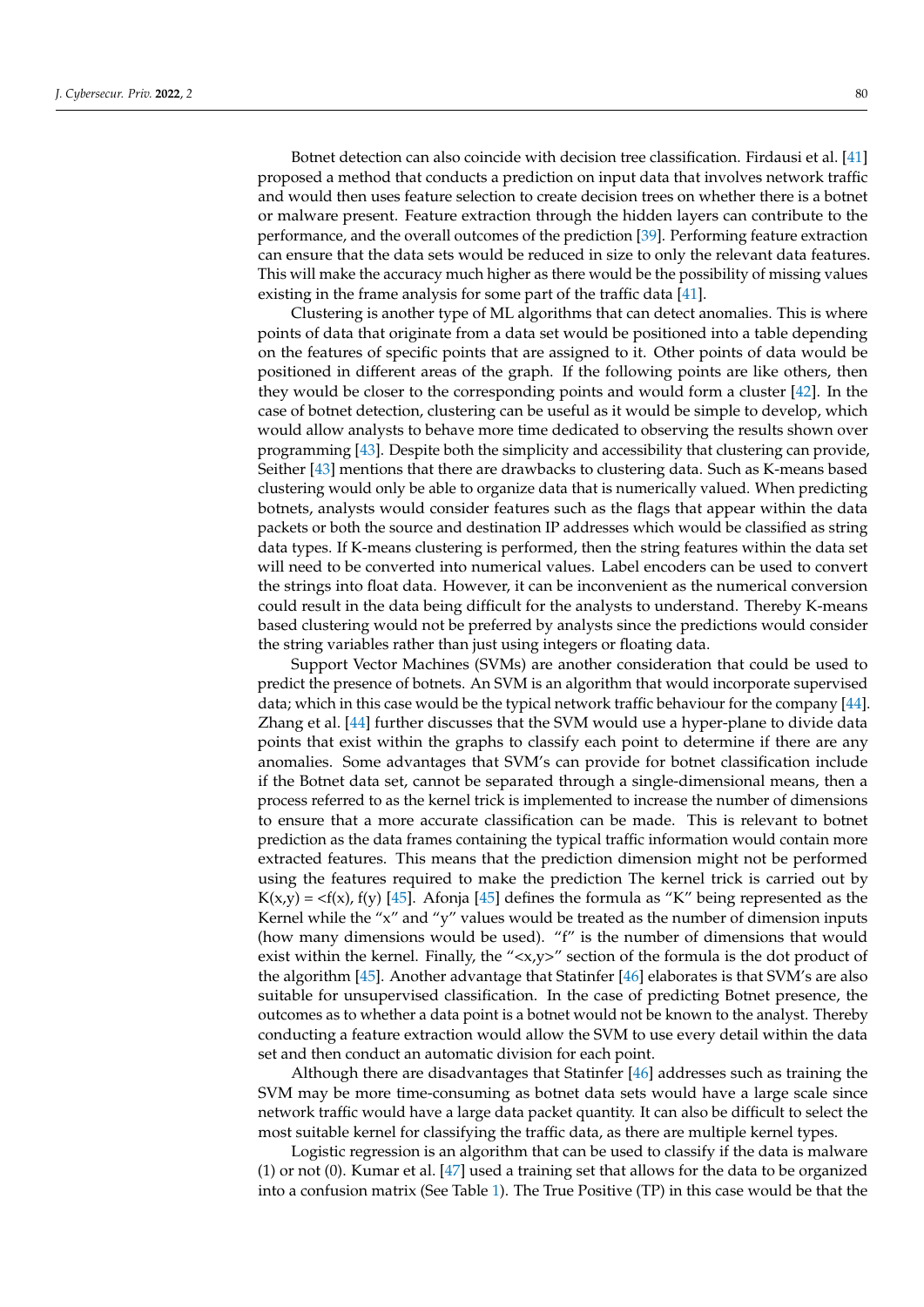traffic would be actual malware, False Positive (FP) is non-botnet packets being incorrectly labelled as a botnet. True Negative (TN) is data packets that are correctly labelled as non-botnets, while False Negative (FN) is actual botnet data being treated as non-botnet data. To ensure that the predictions are accurate Kumar et al. [\[47\]](#page-13-16) proposed the use of Precision which is where the True Positive is divided by the sum of both the True and False Positives to determine how precise the matrix is creating the formula of  $(p = TP/FP)$ . The recall is also considered where the True Positive is divided by the sum of True Positive and False Negative  $(R = TP/(TP + FN))$  [\[48\]](#page-13-17). Another method to improve the accuracy of the regression is penalties. They would be applied for each incorrect classification and ensure the model does not repeat the mistakes made. These include applying more weight to certain data points to ensure that the matrix would be more trained against the poorly predicted areas. Using logistic regression data packets can be classified to determine if the examined packets would contain botnet data or not. Thereby, logistic regression can be considered an efficient solution to classify botnets as the accuracy improvements are simple to implement and not require selecting a kernel as opposed to SVM's or using longer model training periods that clustering algorithm would need.

<span id="page-7-0"></span>**Table 1.** Botnet classification confusion matrix.

|          | Positive                                      | Negative                                    |
|----------|-----------------------------------------------|---------------------------------------------|
| Positive | Malware Packet                                | Normal Packet but labelled as Botnet Packet |
| Negative | Botnet Packet labelled as a Non-botnet Packet | Normal Packet                               |

A fog-based framework is a framework that functions by having a fog layer, which is used to cover the entirety of the network, ensuring all data storage's within the network are covered, Fog networks are highly compatible with IoT systems [\[36,](#page-13-5)[49\]](#page-13-18). Fog computing is advantageous as the response time can be faster as well as an increase in scale, allowing the network to be altered more efficiently [\[37,](#page-13-6)[50\]](#page-13-19). The fog-based framework does have disadvantages as well. According to George et al. [\[51\]](#page-13-20), Fog-based computing would require all data within the network to be accessed by the framework. This would result in confidential information being revealed to unauthorized users, which could leading to specific information being leaked to other sources. Another drawback that is addressed by George et al. [\[51\]](#page-13-20) is that the framework would be time-consuming due to developers and administrators needing to scale the network as well as ensure that there would be enough bandwidth present to gain a faster result. To assist with increasing network bandwidth, one way is to delete programs or files that would use large quantities of bandwidth. However, the issue with this mitigation is that some files might be an asset to the company. This can also apply to programs as there is the possibility that they would be instrumental to conducting work performance. Therefore, developers would need to select carefully which files and programs would need to be deleted.

Another tool that can be useful in terms of detecting botnets is honeypots. Garre et al. [\[12\]](#page-12-11) defines honeypots as a network tool that can lure threat actors into conducting exploits. Tsikerdekis et al. [\[52\]](#page-13-21) justifies that honeypots are for exploitation analysis and assist with providing more prevention strategies for the network holders. It can also coincide with Machine Learning as the data gathered from the honeypot analysis would then record the information into the ML database to allow the system to adapt to the newer threats [\[32\]](#page-13-1). According to Mukherjee [\[53\]](#page-13-22), honeypots are classified as three different types; High interaction would incorporate services used on an actual network as well as the host's Operating System (OS) to seem like an authentic host which would then increase the likelihood of the honeypot being infected. Medium interaction is not as complex as high interaction type honeypots but will strike a balance between interacting with resources from higher to a lower rate. There could be lower interaction in specific areas because it can allow security admins to have enough time to be able to respond to threat actors. Finally, Low interaction honeypots would contain the least number of services to maintain security. This allows them to be the simplest of the three types to develop and conduct maintenance on,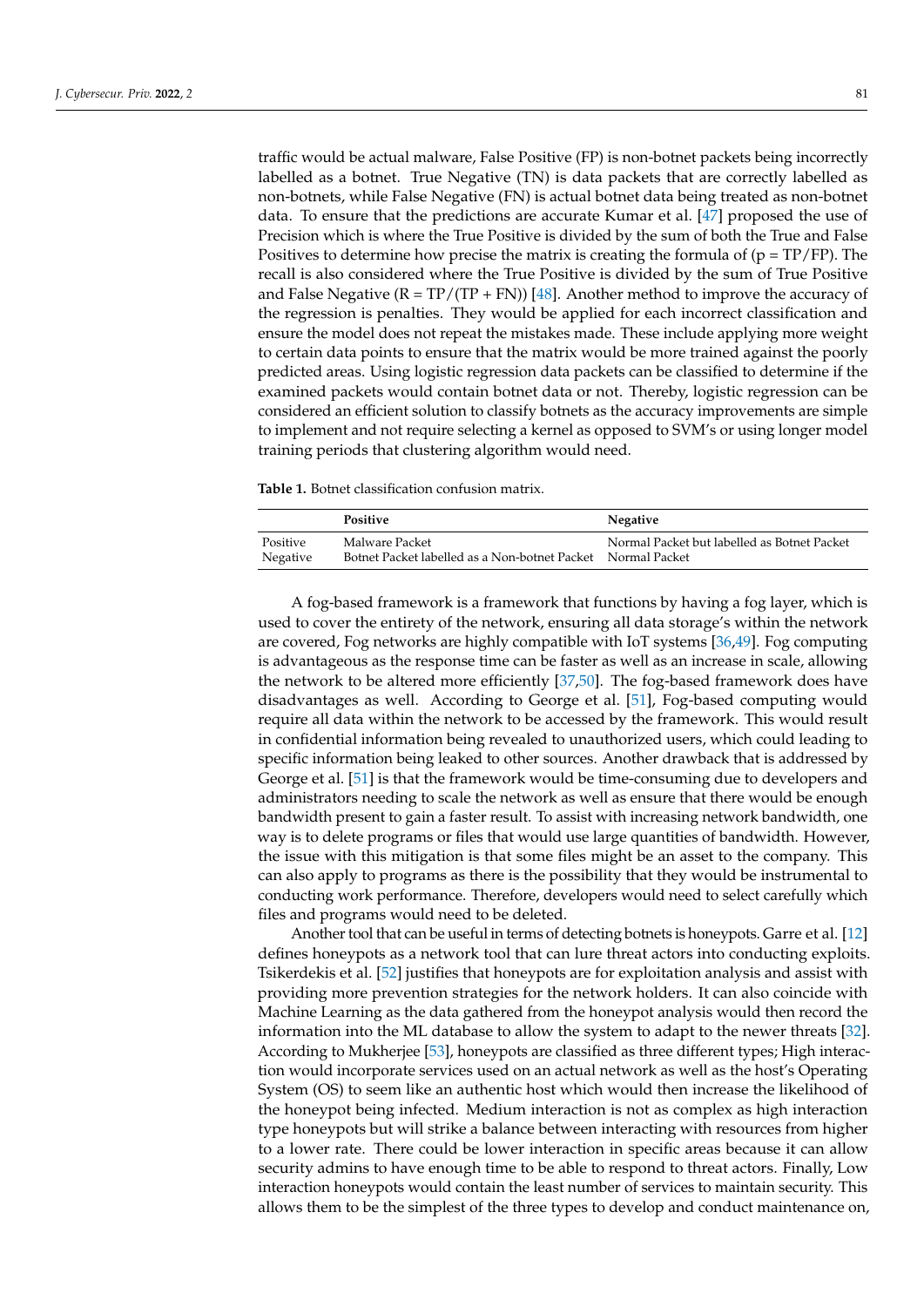although the drawback comes with the honeypot not being as convincing to threat actors as opposed to High and Medium Interaction.

#### *4.3. Fuzzy Logic Based Detection*

Joshi et al. [\[54\]](#page-13-23) proposed a strategy based on fuzzy logic. Defined by Chai [\[55\]](#page-13-24), it is an AI-based method that does not use Boolean logic to its full extent precisely. However, it does incorporate true and false to assist with decision making when the outcome is unknown and control the system when there is a certain amount of input's being involved and allows the AI to create its own decision on how the outcome would operate. Joshi et al. [\[54\]](#page-13-23) proposed an approach that analyses the network traffic and would conduct pre-processing from the traffic's data set. Joshi et al. [\[54\]](#page-13-23) used a data set that contains a mix of both types of traffic. Then using fuzzy logic, enables the system to contain feature's that it would not previously have that can complement the traffic data set more effectively. The fuzzy logic's conclusions and the newly established features allow it to observe any anomalies that are within the network and then make connections to what is in its database and detect the botnet activity on its own.

#### *4.4. Phishing Detection*

Phishing detection can also be a crucial part in both prevention and detection of botnets, Moghimi and Varjani [\[56\]](#page-13-25) provided two separate methodologies in terms of a web page's authenticity since infected website links that are attached to emails can be one of the causes of the botnet's being triggered into the system and infecting the host. In the case of how Moghimi and Varjani [\[56\]](#page-13-25) accomplishes the detection by using a pre-processing methodology for a data set [\[54\]](#page-13-23) by filtering out unwanted data as well as data that would be redundant in the machine learning. The phishing data would then be sampled to train the machine learning for the detection. Then the features for the phishing detection model would be implemented, such as what features are already contained within the model [\[56\]](#page-13-25). By determining from the data if it is True Positive or False Positive for phishing, said features can be used to evaluate whether a website is an actual or phishing type; this represents whether it is used for phishing attacks or is an actual website. The phishing detection model proposed by Moghimi and Varjani [\[56\]](#page-13-25) used a database and generates its features on how phishing websites are and accordingly uses the information that has been gathered to generate its conclusions on whether it is real or not. According to Abu-Nimeh et al. [\[57\]](#page-14-0), ML can also be used to assist with phishing detection via Neural Networking. Within the input layer, potential phishing emails can be inserted and via synapses can transition through the hidden layer of the network, through the hidden layer the emails would conduct functions depending on the node further relating to [\[34](#page-13-3)[,39\]](#page-13-8), discussing using neural networks in the case of whether data packets would contain botnet code or not as an unsupervised prediction. Weights should also be necessary to ensure that there would be a better classification on the emails to ensure that the hidden layer nodes are weaker, in the case of the email's the weaker nodes can cause incorrect predictions. In addition, neural networks can also be difficult to implement as explained by Abu-Nimeh et al. [\[57\]](#page-14-0) can be due to the specific regularization involved, therefore conducting these predictions through a Neural Network should be conducted if the analyst is experienced with the construction as well as the analysis. Features that can be extracted for the machine learning would be if the wording within the email will be poorly spelt or if the grammar is along with if the message would contain the phrase "Dear Customer" at the start [\[58\]](#page-14-1). Although that would mean that when using training data, it would need to consider all the features contained within an email, such as the proper spelling, file attachments, etc. Furthermore, it would also be important to implement a spam filter within the network, a defence mechanism that uses machine learning to classify if the email is spam or an actual email [\[59\]](#page-14-2). When relating to domestic networks, it can also cause the implication that there would be no resources to generate a Neural Network construction. Furthermore, it would be time-consuming for users to develop and obstruct business progress.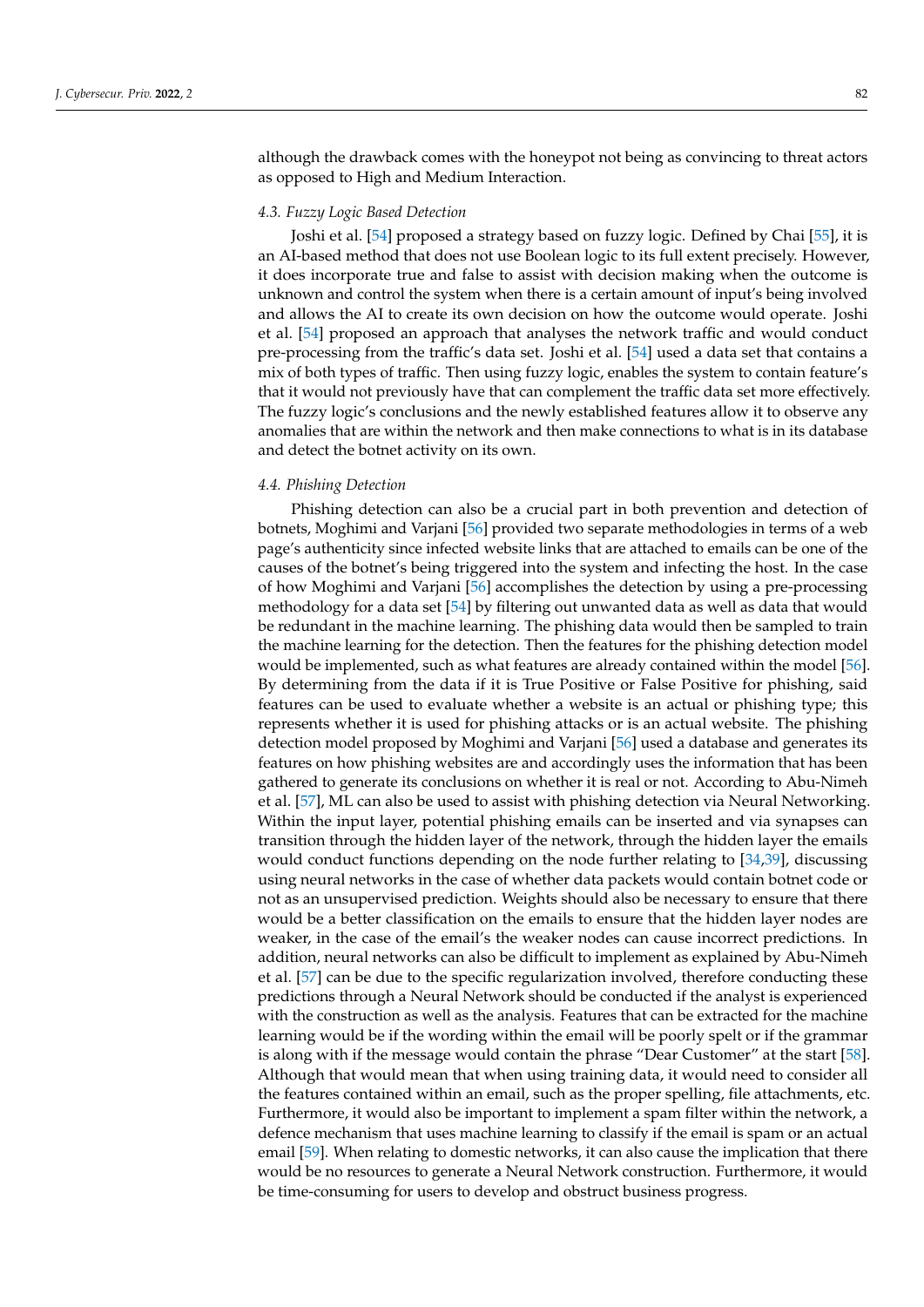Dedeturk and Akay [\[60\]](#page-14-3) mentions that Spam Filtering would use a logistic regression algorithm to classify if the email would be spam or not through binary means. Spam emails can be defined as one (1) and real emails can be labelled as (0) values. However, Logistic Regression may classify the emails incorrectly as legitimate emails would be labelled as spam and vice-versa. The results of potential phishing emails are shown through a confusion matrix labelling each as a TP would be equal to a spam email, TN would be treated as a non-spam email FP is where an email is classified as a spam email but not, and FN is an email that is spam but is classified as a non-spam email (See Table [2\)](#page-9-1).

<span id="page-9-1"></span>**Table 2.** Spam filtering confusion matrix.

|          | <b>Positive</b>                       | Negative                          |
|----------|---------------------------------------|-----------------------------------|
| Positive | Spam                                  | Spam Email classified as Non-Spam |
| Negative | Non-Spam Email but classified as Spam | Non-Spam                          |

Although relating to Kumar et al. [\[47\]](#page-13-16), precision and recall can be used to mitigate the incorrect classifications from the first model and then implement said corrections to the newer models along with applying weights to help with strengthening the weaker areas of the regression.

## *4.5. Packer Detection*

Packers are widely used tools to ensure that botnets would have obfuscation from signature detection and IDS and IPS. To counteract the use of packers and ensure that the malware is detected, Devi and Nandi [\[61\]](#page-14-4) used a concept referred to as the Size of Code (SOC). SOC is defined as being the use of calculating the individual sizes of all the sections that would exist in the malware packet's code [\[62\]](#page-14-5). This means that since the malware code is packed it would cause the code to be split to a certain size. Therefore, calculating the packet sizes would cause the packer to become unpacked which is the opposite of the Botnet data being packed. Devi and Nandi [\[61\]](#page-14-4) extended this by checking what the uninitialized data within the packed malware is. Since the packed malware is compressed, it would cause difficulty for the firewalls to detect the botnet code as they may be configured to detect as malware code would originally contain a large quantity of data being stored within the packets. Furthermore, since packers would intend on using missing data Fuzzy logic can also assist with filling in the missing values to further conduct the classifications on the presence of malware packer's [\[55\]](#page-13-24).

#### <span id="page-9-0"></span>**5. Prevention and Mitigation Strategies**

Relating to Feily et al. [\[16\]](#page-12-14) in terms of botnet infections originating from phishing-based attacks, Alexander and Wanner [\[63\]](#page-14-6) mentions that social engineering attacks can be avoided by providing staff with training on how to respond to different social engineering-based threats. Alexander and Wanner [\[63\]](#page-14-6) defines this as cyber-attacks that depend on deceiving human users. The training procedures, discussed by Saleem and Hammoudeh [\[64\]](#page-14-7), are essential to prevent phishing-based attacks as providing user training on how to respond properly to unknown emails. Bhandari [\[65\]](#page-14-8) and Alexander and Wanner [\[63\]](#page-14-6) discuss methods to ensure links that have been emailed to users are checked and not accessed. However, Bhandari [\[65\]](#page-14-8) highlighted an issue that the source does not go into further details on the prevention side of botnets. However, the use of email attachments needs to be examined before access [\[63\]](#page-14-6).

Another aspect highlighted by Bhandari [\[65\]](#page-14-8) is that the open ports that the system does not use must be closed. This relates to Tunggal [\[8\]](#page-12-7) as bot-masters would use open ports to be able to access the network hosts. This means that all unused ports should be closed and only allow one that is secure and needed to communicate with other devices to be left open. In the case of brute-force attacks, one such method that is mentioned by both Kirushnaamoni [\[66\]](#page-14-9) and Wang et al. [\[67\]](#page-14-10) are implementing the use of account locking in sessions. This is where password insertion for authentication is given a limited number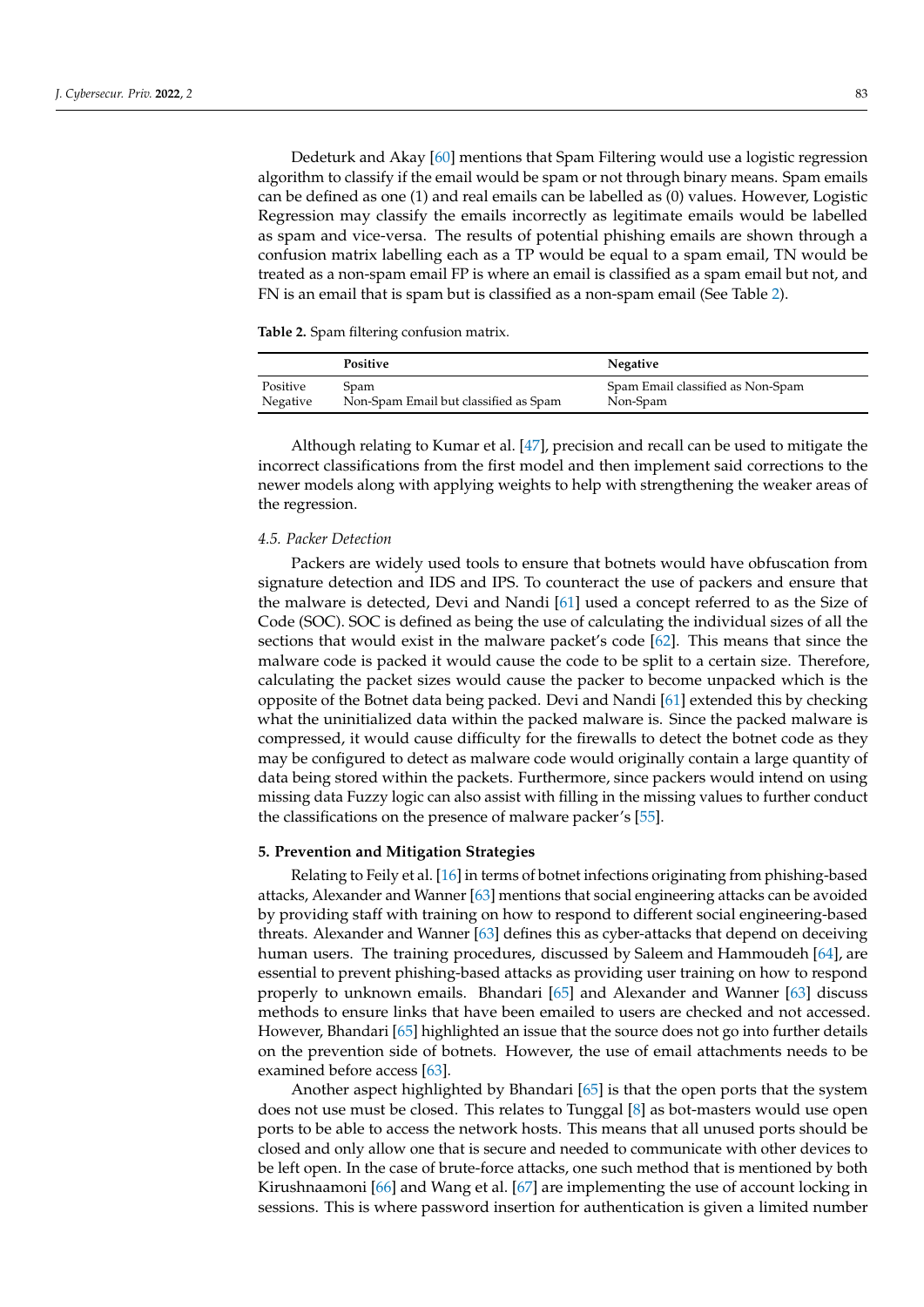of times. The maximum would usually be set to three attempts for users to authenticate themselves before they are forced out of the session. In the case of botnets, those that would attempt to access SSH sessions would only be able to use three insertions, allowing for sessions to be more secure and decreasing the chances of being vulnerable to brute-force attacks. Although, this comes with the drawback of limiting the attempts for legitimate users on the network if they would forget the SSH passwords. Another measure would be to use secure passwords by using a mix of letters, numbers and special characters at a specific length, thereby it can also mitigate dictionary attacks as strong passwords may not be actual words [\[65\]](#page-14-8). This is validated by Kirushnaamoni [\[66\]](#page-14-9) as it provided a similar idea of using an attempt limit on the sessions. Although [\[66\]](#page-14-9) also has a unique aspect of mentioning the use of providing a delayed response. Lengthening the duration of the password check on the system can also ensure that the botnet conducting the brute force attack will not be able to keep attempting at a rapid rate.

Bhandari [\[65\]](#page-14-8) suggests ensuring that updated firewalls are implemented into networks. Botnets can cause anomalies into standard traffic flow within the targeted network, which would mean that there would be suspicious packets within the traffic [\[3](#page-12-2)[,25\]](#page-12-23). Therefore, configuring the firewalls would allow for the suspicious packets to be analysed. If the packet contains malware code, the security system filters the packet and denies access to the host it is trying to enter. Although this comes with the drawback of networks placing firewalls in the wrong areas and would allow the bot-master to use the vulnerable parts to perform the exploitation [\[68\]](#page-14-11). This can also coincide with the vulnerability of security misconfiguration, meaning that the security needs to be implemented properly and applying the firewalls correctly to ensure that botnet attacks, and cyber-attacks in general, do not harm the system.

Botnets are likely to traverse the network through using open services that will not be used, in the targeted network such as using UDP protocols along with using ports of a specific protocol [\[69\]](#page-14-12). Therefore the mitigation, in this case, is to ensure that only ports that are necessary to the network are left open. Furthermore, Gupta et al. [\[69\]](#page-14-12) suggests the use of ensuring regular security system and firewall updates to ensure that traffic that contains botnet code is denied access. This can be further justified by applying Access Control Lists (ACLs), a series of lists that define how traffic can flow through the network within Local Area Network (LAN). The lists would categorize if the computers had permission to communicate with certain devices or denied [\[10\]](#page-12-9). ACLs have similar functionalities to firewalls due to capabilities for traffic permission, and denial [\[69\]](#page-14-12). Despite firewall capabilities, it is important to ensure updates, as botmasters can create variations in their malware coding to penetrate the firewalls and elude detection. Vayansky and Kumar [\[70\]](#page-14-13) suggests using filtering for both emails from outside the company. This will ensure that the implication of infected emails will not be sent to any host on the network along with filtering infected phishing sites. Vayansky and Kumar [\[70\]](#page-14-13) also justifies staff training to ensure that the proper measures are taken if emails have been sent to staff members.

#### <span id="page-10-0"></span>**6. Machine Learning Algorithms Comparisons**

Tuan et al. [\[71\]](#page-14-14) used the UNBS-NB data-set to make accurate comparisons between SVM, K-means and Decision Tree classifier algorithms, from the results that have been gathered by Tuan et al. [\[71\]](#page-14-14) methodology, it shows that the K-Means algorithm had the most accuracy in classifying botnets within the data-set being evaluated at "94.78" which relating to Kaushik [\[42\]](#page-13-11), the data-set was properly cleaned, and the algorithm was able to use the features to differentiate botnets packets from the regular packets properly. The second most accurate algorithm was Decision Tree's, which had the accuracy of "94.43" based on Tuan et al. [\[71\]](#page-14-14) methodology. However, the Decision Tree classifier has a sensitivity rating of "94.52" for the data set, which is higher than the clustering algorithms being set to "89.78" for the data sensitivity. On the other hand, SVM, has the lowest accuracy of the three, where it has an accuracy score of "84.32" and sensitivity of "99.08" making SVM have the highest sensitivity between the three algorithms. The pattern that Tuan et al. [\[71\]](#page-14-14) identifies from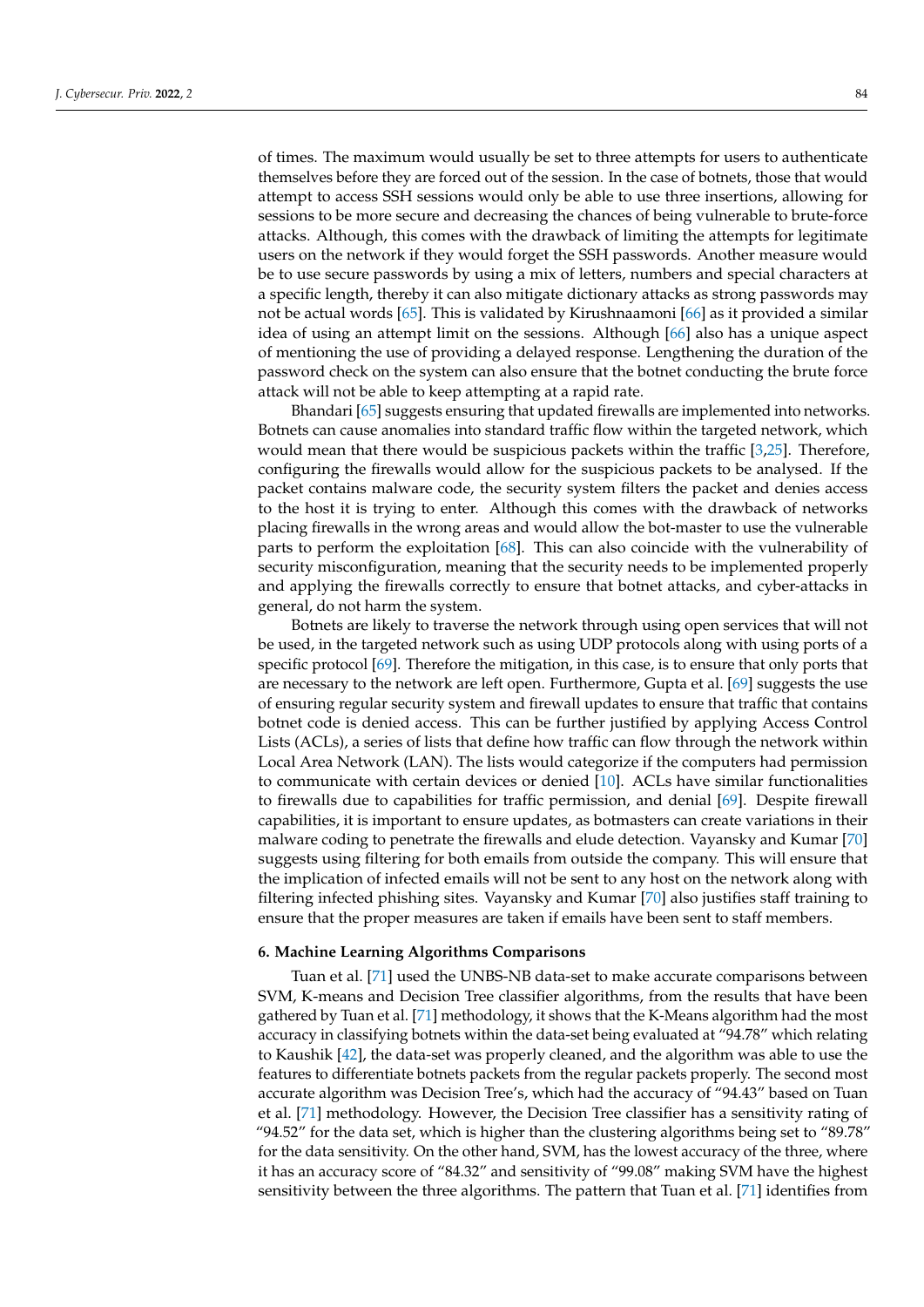the results table is that the higher the accuracy of the algorithms would mean that there would be more sensitivity present. Although, Nguyen et al. [\[72\]](#page-14-15) argued that Decision Tree classifiers are the most accurate from their prediction scores. However the main contrast between both [\[71\]](#page-14-14), and ref. [\[72\]](#page-14-15) is that Random Forest was considered within [\[72\]](#page-14-15) approach which showed the highest accuracy, the accuracy further improves once the optimized model proposed by Nguyen et al. [\[72\]](#page-14-15) achieved "99.04" accuracy. Although since Random Forest is an ensemble variant for Decision Tree, the accuracy would justify the effectiveness of decision tree classifiers.

## <span id="page-11-0"></span>**7. Conclusions**

From the evidence gathered, the primary causes of botnets being able to penetrate network systems are through both phishing attacks and the use of brute-forcing sessions within packet transition. This means that to ensure the reduction of the risk for botnets, it is important for the network administrators to equip firewalls against botmaster's variations on the malware code and update firewalls constantly. It is also important for IDS and IPS to be implemented if the botnet was able to penetrate the firewalls. Furthermore, password strength will also need to be considered for SSH sessions. Using long passwords with encryption can assure that sessions would not be cracked and allow the bot-master to conduct an insertion throughout the host communication. ACLs are useful as they can enable botnets to have a limited propagation on hosts and isolate the infected hosts to ensure that machines with more sensitive information and data would be more secure from any other related attacks. Phishing attacks can be prevented via staff training on how to appropriately respond to emails as well as links that originate from unknown sources. For further confirmation on emails being sent to them, staff can ask the sender personally if they have sent an email to them. Other measures that can be taken are email and website filtering. AI has also been shown to have a key role in detecting infections using fuzzy logic. It would be able to consider missing binary values within data packets during traffic during flow time to detect the presence of malicious code by using its decision-making capabilities. This would also correlate to packers, as they can allow the botnet code to be compressed, causing the data to have missing values. Furthermore, the IDS and IPS can ensure whether the bot-master can penetrate the network. The IDS can alert administrators to the bot-master accessing the network and allow the IPS to ensure that the bot-master is removed from the network. Through using aspects such as fuzzy logic and ML-based IDS/IPS, AI can contribute to the network and IoT security through protecting them from botnets or malware threats in general. Moreover, research results that leveraged machine learning for botnet detection show that some ML methods and algorithms like Deep Neural Networks, Decision Trees and K-Means function more effectively with better prediction accuracy. In contrast, other algorithms like SVM are less efficient.

**Author Contributions:** Conceptualization, J.Z.; methodology, H.O.; validation, H.O. ; formal analysis, H.O.; investigation, H.O.; resources, J.Z.; data curation, H.O.; writing—original draft preparation, H.O.; writing—review and editing, J.Z. and S.M.P.; supervision, J.Z.; project administration, J.Z.; funding acquisition, J.Z. All authors have read and agreed to the published version of the manuscript.

**Funding:** This research received no external funding.

**Institutional Review Board Statement:** Not applicable.

**Informed Consent Statement:** Not applicable.

**Data Availability Statement:** Not applicable.

**Conflicts of Interest:** The authors declare no conflict of interest.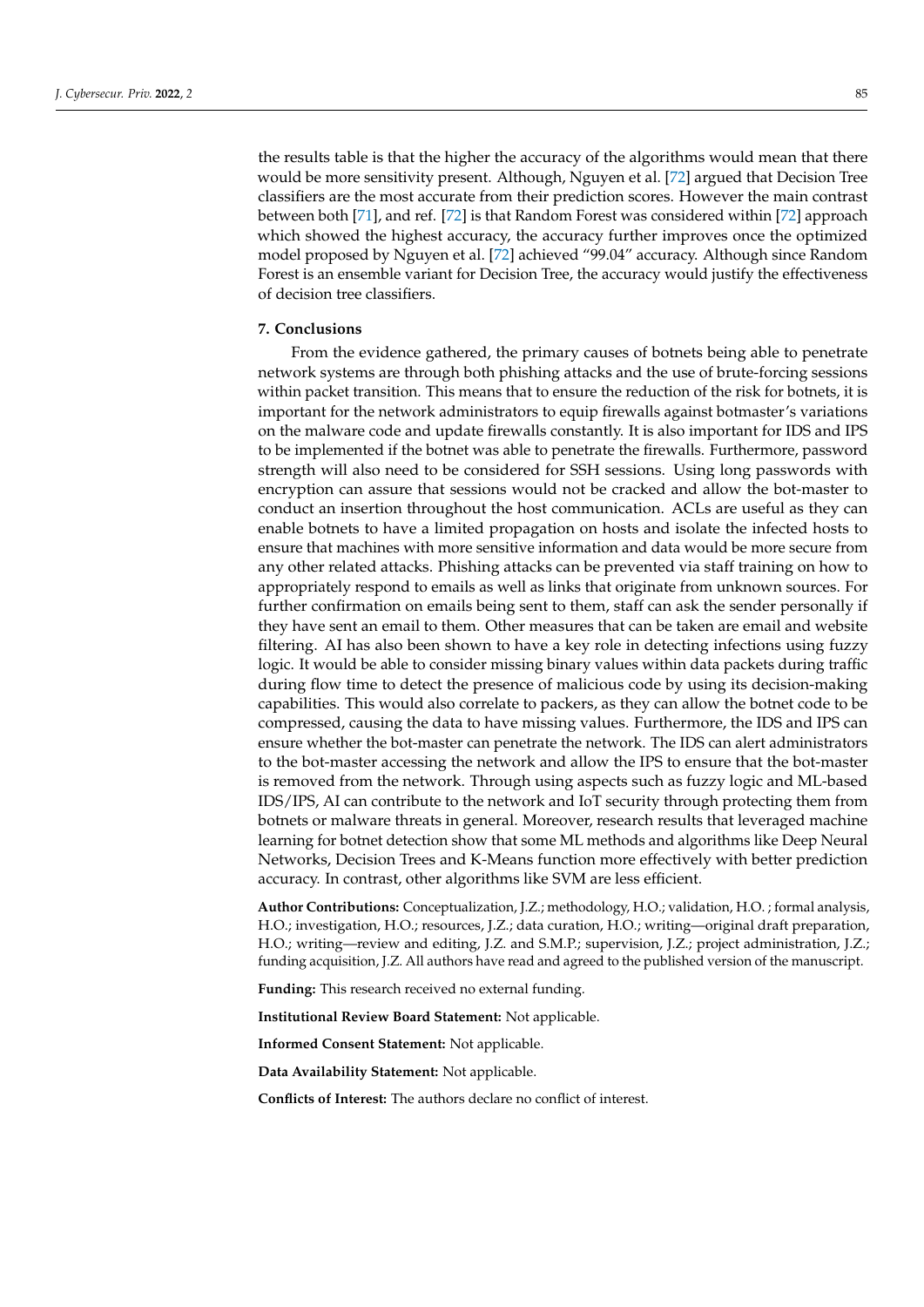## **References**

- <span id="page-12-0"></span>1. Zhang, X.; Upton, O.; Beebe, N.L.; Choo, K.K.R. IoT Botnet Forensics: A Comprehensive Digital Forensic Case Study on Mirai Botnet Servers. *Forensic Sci. Int. Digit. Investig.* **2020**, *32*, 300926. [\[CrossRef\]](http://doi.org/10.1016/j.fsidi.2020.300926)
- <span id="page-12-1"></span>2. Kabay, M. Kraken the Botnet: The Ethics of Counter-Hacking. 2009. Available online: [https://www.networkworld.com/article/](https://www.networkworld.com/article/ 2265704/kraken-the-botnet--the-ethics-of-counter-hacking.html) [2265704/kraken-the-botnet--the-ethics-of-counter-hacking.html](https://www.networkworld.com/article/ 2265704/kraken-the-botnet--the-ethics-of-counter-hacking.html) (accessed on 30 December 2021).
- <span id="page-12-2"></span>3. Chen, S.C.; Chen, Y.R.; Tzeng, W.G. Effective Botnet Detection Through Neural Networks on Convolutional Features. In Proceedings of the 2018 17th IEEE International Conference On Trust, Security And Privacy In Computing And Communications/ 12th IEEE International Conference On Big Data Science And Engineering (TrustCom/BigDataSE), New York, NY, USA, 1–3 August 2018; pp. 372–378. [\[CrossRef\]](http://dx.doi.org/10.1109/TrustCom/BigDataSE.2018.00062)
- <span id="page-12-3"></span>4. Prowell, S.; Kraus, R.; Borkin, M. CHAPTER 1—Denial of Service. In *Seven Deadliest Network Attacks*; Prowell, S., Kraus, R., Borkin, M., Eds.; Syngress: Boston, MA, USA, 2010; pp. 1–21. [\[CrossRef\]](http://dx.doi.org/10.1016/B978-1-59749-549-3.00001-8)
- <span id="page-12-4"></span>5. Silva, S.S.; Silva, R.M.; Pinto, R.C.; Salles, R.M. Botnets: A survey. *Comput. Netw.* **2013**, *57*, 378–403. [\[CrossRef\]](http://dx.doi.org/10.1016/j.comnet.2012.07.021)
- <span id="page-12-5"></span>6. Cope, J. What's a Peer-to-Peer (P2P) Network? 2002. Available online: [https://www.computerworld.com/article/2588287/](https://www.computerworld.com/article/2588287/ networking-peer-to-peer-network.html) [networking-peer-to-peer-network.html](https://www.computerworld.com/article/2588287/ networking-peer-to-peer-network.html) (accessed on 30 December 2021).
- <span id="page-12-6"></span>7. Cooke, E.; Jahanian, F.; McPherson, D. The Zombie Roundup: Understanding, Detecting, and Disrupting Botnets. *SRUTI* **2005**, *5*, 6.
- <span id="page-12-7"></span>8. Tunggal, A.T. What is an Open Port?: Definition and Free Checking Tools for 2021: UpGuard. 2021. Available online: <https://www.upguard.com/blog/open-port> (accessed on 30 December 2021).
- <span id="page-12-8"></span>9. Abbas, S.G.; Hashmat, F.; Shah, G.A.; Zafar, K. Generic signature development for IoT Botnet families. *Forensic Sci. Int. Digit. Investig.* **2021**, *38*, 301224. [\[CrossRef\]](http://dx.doi.org/10.1016/j.fsidi.2021.301224)
- <span id="page-12-9"></span>10. Liu, D.; Barber, B.; DiGrande, L. CHAPTER 9—Access Control Lists. In *Cisco CCNA/CCENT Exam 640-802, 640-822, 640-816 Preparation Kit*; Liu, D., Barber, B., DiGrande, L., Eds.; Syngress: Boston, MA, USA, 2009; pp. 331–384. [\[CrossRef\]](http://dx.doi.org/10.1016/B978-1-59749-306-2.00013-0)
- <span id="page-12-10"></span>11. Hanna, K.T. What Is Network Flooding and How Does It Work? 2021. Available online: [https://www.techtarget.com/](https://www.techtarget.com/searchnetworking/definition/flooding) [searchnetworking/definition/flooding](https://www.techtarget.com/searchnetworking/definition/flooding) (accessed on 30 December 2021).
- <span id="page-12-11"></span>12. Garre, J.T.M.; Pérez, M.G.; Ruiz-Martínez, A. A novel Machine Learning-based approach for the detection of SSH botnet infection. *Future Gener. Comput. Syst.* **2021**, *115*, 387–396. [\[CrossRef\]](http://dx.doi.org/10.1016/j.future.2020.09.004)
- 13. Chakraverty, S.; Goel, A.; Misra, S. *Towards Extensible and Adaptable Methods in Computing*; Springer: Berlin/Heidelberg, Germany, 2018.
- <span id="page-12-12"></span>14. Kolias, C.; Kambourakis, G.; Stavrou, A.; Voas, J. DDoS in the IoT: Mirai and Other Botnets. *Computer* **2017**, *50*, 80–84. [\[CrossRef\]](http://dx.doi.org/10.1109/MC.2017.201)
- <span id="page-12-13"></span>15. Jeong, O.R.; Kim, C.; Kim, W.; So, J. Botnets: Threats and responses. *Int. J. Web Inf. Syst.* **2011**, *7*, 6–17. [\[CrossRef\]](http://dx.doi.org/10.1108/17440081111125635)
- <span id="page-12-14"></span>16. Feily, M.; Shahrestani, A.; Ramadass, S. A survey of botnet and botnet detection. In Proceedings of the 2009 Third International Conference on Emerging Security Information, Systems and Technologies, Athens, Greece, 18–23 June 2009; pp. 268–273.
- <span id="page-12-15"></span>17. Hong, J. The state of phishing attacks. *Commun. ACM* **2012**, *55*, 74–81. [\[CrossRef\]](http://dx.doi.org/10.1145/2063176.2063197)
- <span id="page-12-16"></span>18. Khonji, M.; Iraqi, Y.; Jones, A. Phishing detection: A literature survey. *IEEE Commun. Surv. Tutor.* **2013**, *15*, 2091–2121. [\[CrossRef\]](http://dx.doi.org/10.1109/SURV.2013.032213.00009)
- <span id="page-12-17"></span>19. Jia, Y.; Chen, Y.; Dong, X.; Saxena, P.; Mao, J.; Liang, Z. Man-in-the-browser-cache: Persisting HTTPS attacks via browser cache poisoning. *Comput. Secur.* **2015**, *55*, 62–80. [\[CrossRef\]](http://dx.doi.org/10.1016/j.cose.2015.07.004)
- <span id="page-12-18"></span>20. Scott, B. What Is a Dictionary Attack? 2020. Available online: [https://www.techtarget.com/searchsecurity/definition/dictionary](https://www.techtarget.com/searchsecurity/definition/dictionary-attack)[attack](https://www.techtarget.com/searchsecurity/definition/dictionary-attack) (accessed on 30 December 2021).
- <span id="page-12-19"></span>21. Nam, J.; Choo, K.K.R.; Kim, M.; Paik, J.; Won, D. Dictionary attacks against password-based authenticated three-party key exchange protocols. *KSII Trans. Internet Inf. Syst. (TIIS)* **2013**, *7*, 3244–3260.
- <span id="page-12-20"></span>22. Mitchell, B. What Is a Network Sniffer? 2021. Available online: <https://www.lifewire.com/definition-of-sniffer-817996> (accessed on 30 December 2021).
- <span id="page-12-21"></span>23. Miller, M. What's the Difference between Offline and Online Password Attacks? 2021. Available online: [https://www.](https://www.triaxiomsecurity.com/whats-the-difference-between-offline-and-online-password-attacks) [triaxiomsecurity.com/whats-the-difference-between-offline-and-online-password-attacks](https://www.triaxiomsecurity.com/whats-the-difference-between-offline-and-online-password-attacks) (accessed on 30 December 2021).
- <span id="page-12-22"></span>24. Satoh, A.; Nakamura, Y.; Ikenaga, T. A flow-based detection method for stealthy dictionary attacks against Secure Shell. *J. Inf. Secur. Appl.* **2015**, *21*, 31–41. [\[CrossRef\]](http://dx.doi.org/10.1016/j.jisa.2014.08.003)
- <span id="page-12-23"></span>25. Karim, A.; Salleh, R.B.; Shiraz, M.; Shah, S.A.A.; Awan, I.; Anuar, N.B. Botnet detection techniques: Review, future trends, and issues. *J. Zhejiang Univ. Sci. C* **2014**, *15*, 943–983. [\[CrossRef\]](http://dx.doi.org/10.1631/jzus.C1300242)
- <span id="page-12-24"></span>26. Ahmed, M.; Naser Mahmood, A.; Hu, J. A survey of network anomaly detection techniques. *J. Netw. Comput. Appl.* **2016**, *60*, 19–31. [\[CrossRef\]](http://dx.doi.org/10.1016/j.jnca.2015.11.016)
- <span id="page-12-25"></span>27. Hayes, M.A.; Capretz, M.A. Contextual anomaly detection framework for big sensor data. *J. Big Data* **2015**, *2*, 1–22. [\[CrossRef\]](http://dx.doi.org/10.1186/s40537-014-0011-y)
- <span id="page-12-26"></span>28. Chen, R.; Niu, W.; Zhang, X.; Zhuo, Z.; Lv, F. An effective conversation-based botnet detection method. *Math. Probl. Eng.* **2017**, *2017*, 4934082. [\[CrossRef\]](http://dx.doi.org/10.1155/2017/4934082)
- <span id="page-12-27"></span>29. Rahim, A.; Bin Muhaya, F.T. Discovering the botnet detection techniques. In *Security Technology, Disaster Recovery and Business Continuity*; Springer: Berlin/Heidelberg, Germany, 2010; pp. 231–235.
- <span id="page-12-28"></span>30. García, S.; Grill, M.; Stiborek, J.; Zunino, A. An empirical comparison of botnet detection methods. *Comput. Secur.* **2014**, *45*, 100–123. [\[CrossRef\]](http://dx.doi.org/10.1016/j.cose.2014.05.011)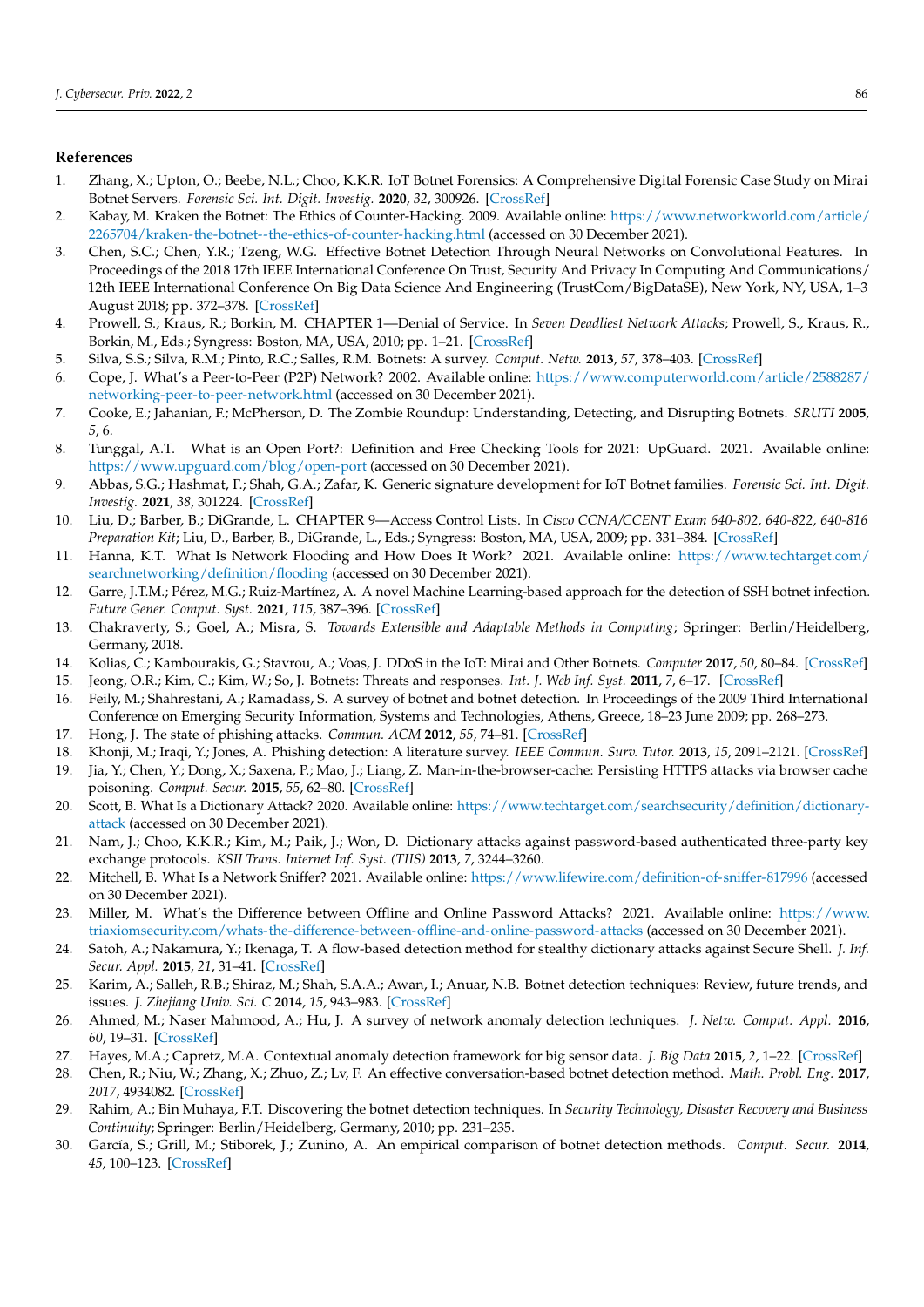- <span id="page-13-0"></span>31. Lavin, A.; Ahmad, S. Evaluating real-time anomaly detection algorithms–the Numenta anomaly benchmark. In Proceedings of the 2015 IEEE 14th International Conference on Machine Learning and Applications (ICMLA), Miami, FL, USA, 9–11 December 2015; pp. 38–44.
- <span id="page-13-1"></span>32. Alhajri, R.; Zagrouba, R.; Al-Haidari, F. Survey for anomaly detection of IoT botnets using machine learning auto-encoders. *Int. J. Appl. Eng. Res.* **2019**, *14*, 2417–2421.
- <span id="page-13-2"></span>33. Jordan, J. Introduction to Autoencoders. 2018. Available online: <https://www.jeremyjordan.me/autoencoders/> (accessed on 30 December 2021).
- <span id="page-13-3"></span>34. Ashraf, J.; Keshk, M.; Moustafa, N.; Abdel-Basset, M.; Khurshid, H.; Bakhshi, A.D.; Mostafa, R.R. IoTBoT-IDS: A Novel Statistical Learning-enabled Botnet Detection Framework for Protecting Networks of Smart Cities. *Sustain. Cities Soc.* **2021**, *27*, 103041. [\[CrossRef\]](http://dx.doi.org/10.1016/j.scs.2021.103041)
- <span id="page-13-4"></span>35. Mahmoud, M.S.; Xia, Y. Chapter 9—Cyberphysical Security Methods. In *Networked Control Systems*; Mahmoud, M.S., Xia, Y., Eds.; Butterworth-Heinemann: Oxford, UK, 2019; pp. 389–456. [\[CrossRef\]](http://dx.doi.org/10.1016/B978-0-12-816119-7.00017-4)
- <span id="page-13-5"></span>36. Rathore, S.; Park, J.H. Semi-supervised learning based distributed attack detection framework for IoT. *Appl. Soft Comput.* **2018**, *72*, 79–89. [\[CrossRef\]](http://dx.doi.org/10.1016/j.asoc.2018.05.049)
- <span id="page-13-6"></span>37. Lawal, M.A.; Shaikh, R.A.; Hassan, S.R. An anomaly mitigation framework for iot using fog computing. *Electronics* **2020**, *9*, 1565. [\[CrossRef\]](http://dx.doi.org/10.3390/electronics9101565)
- <span id="page-13-7"></span>38. Ippolito, P.P. Feature Extraction Techniques. 2019. Available online: [https://towardsdatascience.com/feature-extraction](https://towardsdatascience.com/feature-extraction-techniques-d619b56e31be)[techniques-d619b56e31be](https://towardsdatascience.com/feature-extraction-techniques-d619b56e31be) (accessed on 30 December 2021).
- <span id="page-13-8"></span>39. Tobiyama, S.; Yamaguchi, Y.; Shimada, H.; Ikuse, T.; Yagi, T. Malware detection with deep neural network using process behavior. In Proceedings of the 2016 IEEE 40th Annual Computer Software and Applications Conference (COMPSAC), Atlanta, GA, USA, 10–14 June 2016; Volume 2, pp. 577–582.
- <span id="page-13-9"></span>40. Laskowski, N.; Contributor, T. What Are Recurrent Neural Networks and How Do They Work? 2021. Available online: <https://www.techtarget.com/searchenterpriseai/definition/recurrent-neural-networks> (accessed on 30 December 2021).
- <span id="page-13-10"></span>41. Firdausi, I.; Lim, C.; Erwin, A.; Nugroho, A.S. Analysis of machine learning techniques used in behavior-based malware detection. In Proceedings of the 2010 Second International Conference on Advances in Computing, Control, and Telecommunication Technologies, Jakarta, Indonesia, 2–3 December 2010; pp. 201–203.
- <span id="page-13-11"></span>42. Kaushik, S. An Introduction to Clustering and Different Methods of Clustering. 2016. Available online: [https://www.](https://www. analyticsvidhya.com/blog/2016/11/an-introduction-to-clustering-and-different-methods-of-clustering/) [analyticsvidhya.com/blog/2016/11/an-introduction-to-clustering-and-different-methods-of-clustering/](https://www. analyticsvidhya.com/blog/2016/11/an-introduction-to-clustering-and-different-methods-of-clustering/) (accessed on 30 December 2021).
- <span id="page-13-12"></span>43. Seither, J. Anomaly Detection: (Dis-)advantages of k-Means Clustering. 2017. Available online: [https://www.inovex.de/de/](https://www.inovex.de/de/blog/disadvantages-of-k-means-clustering/) [blog/disadvantages-of-k-means-clustering/](https://www.inovex.de/de/blog/disadvantages-of-k-means-clustering/) (accessed on 30 December 2021).
- <span id="page-13-13"></span>44. Zhang, X.; Gu, C.; Lin, J. Support Vector Machines for Anomaly Detection. In Proceedings of the 6th World Congress on Intelligent Control and Automation, Dalian, China, 21–23 June 2006; pp. 2594–2598.
- <span id="page-13-14"></span>45. Afonja, T. Kernel Functions. 2018. Available online: <https://towardsdatascience.com/kernel-function-6f1d2be6091> (accessed on 30 December 2021).
- <span id="page-13-15"></span>46. Statinfer. 204.6.8 SVM: Advantages Disadvantages and Applications. 2019. Available online: [https://statinfer.com/204-6-8-svm](https://statinfer.com/204-6-8-svm-advantages-disadvantages-applications/)[advantages-disadvantages-applications/](https://statinfer.com/204-6-8-svm-advantages-disadvantages-applications/) (accessed on 30 December 2021).
- <span id="page-13-16"></span>47. Kumar, B.J.; Naveen, H.; Kumar, B.P.; Sharma, S.S.; Villegas, J. Logistic regression for polymorphic malware detection using ANOVA F-test. In Proceedings of the 2017 International Conference on Innovations in Information, Embedded and Communication Systems (ICIIECS), Coimbatore, India, 17–18 March 2017; pp. 1–5.
- <span id="page-13-17"></span>48. Brownlee, J. How to Calculate Precision, Recall, and F-Measure for Imbalanced Classification. 2020. Available online: [https:](https://machinelearningmastery.com/precision-recall-and-f-measure-for-imbalanced-classification/) [//machinelearningmastery.com/precision-recall-and-f-measure-for-imbalanced-classification/](https://machinelearningmastery.com/precision-recall-and-f-measure-for-imbalanced-classification/) (accessed on 30 December 2021).
- <span id="page-13-18"></span>49. Butler, B. What Is Fog Computing? Connecting the Cloud to Things. 2018. Available online: [https://www.networkworld.com/](https://www.networkworld.com/article/3243111/what-is-fog-computing-connecting-the-cloud-to-things.html) [article/3243111/what-is-fog-computing-connecting-the-cloud-to-things.html](https://www.networkworld.com/article/3243111/what-is-fog-computing-connecting-the-cloud-to-things.html) (accessed on 30 December 2021).
- <span id="page-13-19"></span>50. Bonomi, F.; Milito, R.; Zhu, J.; Addepalli, S. Fog computing and its role in the internet of things. In Proceedings of the First Edition of the MCC Workshop on Mobile Cloud Computing, Helsinki, Finland, 13–17 August 2012; pp. 13–16.
- <span id="page-13-20"></span>51. George, A.; Dhanasekaran, H.; Chittiappa, J.; Challagundla, L.; Nikkam, S.; Abuzaghleh, O. Internet of Things in health care using fog computing. In Proceedings of the 2018 IEEE Long Island Systems, Applications and Technology Conference (LISAT), Farmingdale, NY, USA, 4 May 2018; pp. 1-6. [\[CrossRef\]](http://dx.doi.org/10.1109/LISAT.2018.8378012)
- <span id="page-13-21"></span>52. Tsikerdekis, M.; Zeadally, S.; Schlesener, A.; Sklavos, N. Approaches for preventing honeypot detection and compromise. In Proceedings of the 2018 Global Information Infrastructure and Networking Symposium (GIIS), Thessaloniki, Greece, 23–25 October 2018; pp. 1–6.
- <span id="page-13-22"></span>53. Mukherjee, L. What Is a Honeypot in Network Security? Definition, Types and Uses. Available online: [https://sectigostore.com/](https://sectigostore.com/blog/what-is-a-honeypot-in-network-security-definition-types-uses) [blog/what-is-a-honeypot-in-network-security-definition-types-uses](https://sectigostore.com/blog/what-is-a-honeypot-in-network-security-definition-types-uses) (accessed on 30 December 2021).
- <span id="page-13-23"></span>54. Joshi, C.; Ranjan, R.K.; Bharti, V. A Fuzzy Logic based feature engineering approach for Botnet detection using ANN. *J. King Saud Univ.-Comput. Inf. Sci.* **2021**, *in press*. [\[CrossRef\]](http://dx.doi.org/10.1016/j.jksuci.2021.06.018)
- <span id="page-13-24"></span>55. Chai, W. What Is Fuzzy Logic? 2021. Available online: <https://www.techtarget.com/searchenterpriseai/definition/fuzzy-logic> (accessed on 30 December 2021).
- <span id="page-13-25"></span>56. Moghimi, M.; Varjani, A.Y. New rule-based phishing detection method. *Expert Syst. Appl.* **2016**, *53*, 231–242. [\[CrossRef\]](http://dx.doi.org/10.1016/j.eswa.2016.01.028)